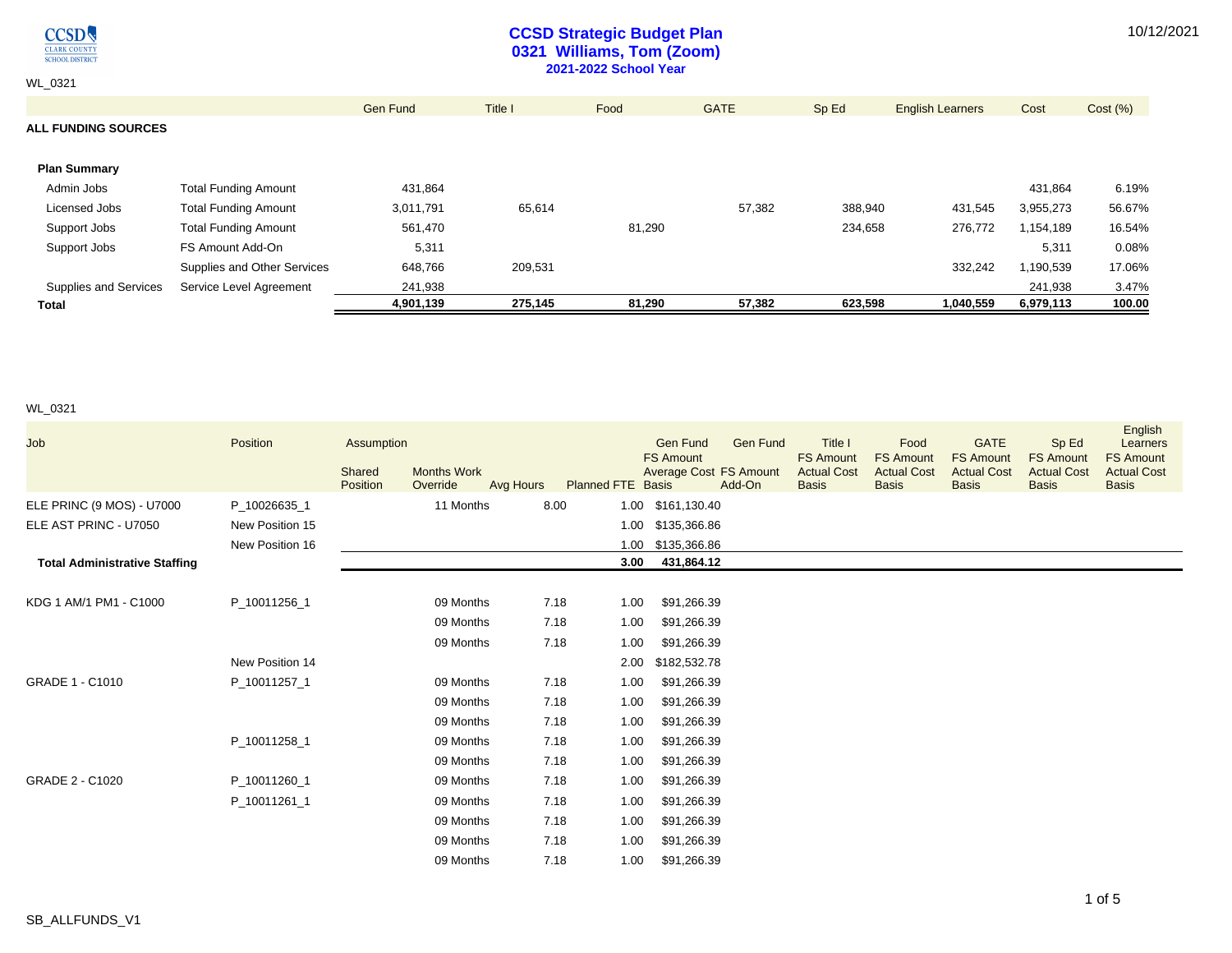$\underset{\frac{\text{CLARK COUNTY}}{\text{C}\text{LARK COUNTY}}}{{\color{red}\text{C}\text{C}}}\nonumber\\$ 

WL\_0321

# **CCSD Strategic Budget Plan 0321 Williams, Tom (Zoom) 2021-2022 School Year**

| Job                            | Position        | Assumption         |                                |           |                          |       | <b>Gen Fund</b>                            | <b>Gen Fund</b> | Title I                                                | Food                                                   | <b>GATE</b>                                            | Sp Ed                                                  | English<br>Learners                                    |
|--------------------------------|-----------------|--------------------|--------------------------------|-----------|--------------------------|-------|--------------------------------------------|-----------------|--------------------------------------------------------|--------------------------------------------------------|--------------------------------------------------------|--------------------------------------------------------|--------------------------------------------------------|
|                                |                 | Shared<br>Position | <b>Months Work</b><br>Override | Avg Hours | <b>Planned FTE Basis</b> |       | <b>FS Amount</b><br>Average Cost FS Amount | Add-On          | <b>FS Amount</b><br><b>Actual Cost</b><br><b>Basis</b> | <b>FS Amount</b><br><b>Actual Cost</b><br><b>Basis</b> | <b>FS Amount</b><br><b>Actual Cost</b><br><b>Basis</b> | <b>FS Amount</b><br><b>Actual Cost</b><br><b>Basis</b> | <b>FS Amount</b><br><b>Actual Cost</b><br><b>Basis</b> |
|                                |                 |                    | 09 Months                      |           | 7.18                     | 1.00  | \$91,266.39                                |                 |                                                        |                                                        |                                                        |                                                        |                                                        |
|                                | P_20004882_1    |                    | 09 Months                      |           | 7.18                     | 1.00  |                                            |                 | \$65,613.84                                            |                                                        |                                                        |                                                        |                                                        |
| GRADE 3 - C1030                | P_10011263_1    |                    | 09 Months                      |           | 7.18                     | 1.00  | \$91,266.39                                |                 |                                                        |                                                        |                                                        |                                                        |                                                        |
|                                |                 |                    | 09 Months                      |           | 7.18                     | 1.00  | \$91,266.39                                |                 |                                                        |                                                        |                                                        |                                                        |                                                        |
|                                |                 |                    | 09 Months                      |           | 7.18                     | 1.00  | \$91,266.39                                |                 |                                                        |                                                        |                                                        |                                                        |                                                        |
|                                | P_10011264_1    |                    | 09 Months                      |           | 7.18                     | 1.00  | \$91,266.39                                |                 |                                                        |                                                        |                                                        |                                                        |                                                        |
|                                | New Position 17 |                    |                                |           |                          | 1.00  | \$91,266.39                                |                 |                                                        |                                                        |                                                        |                                                        |                                                        |
| GRADE 4 - C1040                | P_10011266_1    |                    | 09 Months                      |           | 7.18                     | 1.00  | \$91,266.39                                |                 |                                                        |                                                        |                                                        |                                                        |                                                        |
|                                |                 |                    | 09 Months                      |           | 7.18                     | 1.00  | \$91,266.39                                |                 |                                                        |                                                        |                                                        |                                                        |                                                        |
|                                |                 |                    | 09 Months                      |           | 7.18                     | 1.00  | \$91,266.39                                |                 |                                                        |                                                        |                                                        |                                                        |                                                        |
|                                | New Position 18 |                    |                                |           |                          | 1.00  | \$91,266.39                                |                 |                                                        |                                                        |                                                        |                                                        |                                                        |
| GRADE 5 - C1050                | P_10011268_1    |                    | 09 Months                      |           | 7.18                     | 1.00  | \$91,266.39                                |                 |                                                        |                                                        |                                                        |                                                        |                                                        |
|                                |                 |                    | 09 Months                      |           | 7.18                     | 1.00  | \$91,266.39                                |                 |                                                        |                                                        |                                                        |                                                        |                                                        |
|                                |                 |                    | 09 Months                      |           | 7.18                     | 1.00  | \$91,266.39                                |                 |                                                        |                                                        |                                                        |                                                        |                                                        |
| ART, ELEM - C1100              | P_10011270_1    |                    | 09 Months                      |           | 7.18                     | 1.00  | \$91,266.39                                |                 |                                                        |                                                        |                                                        |                                                        |                                                        |
| MUSIC, ELEM - C1250            | P_10011271_1    |                    | 09 Months                      |           | 7.18                     | 1.00  | \$91,266.39                                |                 |                                                        |                                                        |                                                        |                                                        |                                                        |
| PHYSICAL ED - C1260            | P_10011272_1    |                    | 09 Months                      |           | 7.18                     | 1.00  | \$91,266.39                                |                 |                                                        |                                                        |                                                        |                                                        |                                                        |
| ECE, PRE KDG - C1305           | P_10011273_1    |                    | 09 Months                      |           | 7.18                     | 1.00  |                                            |                 |                                                        |                                                        |                                                        |                                                        | \$73,224.45                                            |
|                                |                 |                    | 09 Months                      |           | 7.18                     | 1.00  |                                            |                 |                                                        |                                                        |                                                        |                                                        | \$80,832.31                                            |
| ECSE AUTISM-KIDS - C6031       | P_10011274_1    |                    | 09 Months                      |           | 7.18                     | 1.00  |                                            |                 |                                                        |                                                        |                                                        | \$99,851.95                                            |                                                        |
| AUTISM IMPAIRED - C6040        | P_10011275_1    |                    | 09 Months                      |           | 7.18                     | 1.00  |                                            |                 |                                                        |                                                        |                                                        | \$65,613.84                                            |                                                        |
|                                |                 |                    | 09 Months                      |           | 7.18                     | 1.00  |                                            |                 |                                                        |                                                        |                                                        | \$65,613.84                                            |                                                        |
| GEN RR ELEM - C6050            | P_10011276_1    |                    | 09 Months                      |           | 7.18                     | 1.00  |                                            |                 |                                                        |                                                        |                                                        | \$75,126.42                                            |                                                        |
|                                |                 |                    | 09 Months                      |           | 7.18                     | 1.00  |                                            |                 |                                                        |                                                        |                                                        | \$82,734.27                                            |                                                        |
| GATE ELEM - C6130              | P_10008579_1    |                    | 09 Months                      |           | 7.18                     | 0.60  |                                            |                 |                                                        |                                                        | \$57,382.49                                            |                                                        |                                                        |
| COUNSELOR/ELE - C8000          | New Position 19 |                    |                                |           |                          | 1.00  | \$91,266.39                                |                 |                                                        |                                                        |                                                        |                                                        |                                                        |
| K-12 LIBRARY - C8040           | P_10011277_1    |                    | 09 Months                      |           | 7.18                     | 1.00  | \$91,266.39                                |                 |                                                        |                                                        |                                                        |                                                        |                                                        |
| LEARN STRAT, ELEM - C8111      | P_10011278_1    |                    | 09 Months                      |           | 7.18                     | 1.00  |                                            |                 |                                                        |                                                        |                                                        |                                                        | \$96,049.40                                            |
| RBG3 LEARNING STR - C8112      | P_20009438_1    |                    | 09 Months                      |           | 7.18                     | 1.00  |                                            |                 |                                                        |                                                        |                                                        |                                                        | \$96,049.40                                            |
| PROJ FACIL ZOOM - C8148        | P_10023993_1    |                    | 09 Months                      |           | 7.18                     | 1.00  |                                            |                 |                                                        |                                                        |                                                        |                                                        | \$85,389.45                                            |
| <b>Total Licensed Staffing</b> |                 |                    |                                |           |                          | 44.60 |                                            | \$3,011,790.87  | \$65,613.84                                            |                                                        |                                                        | \$57,382.49 \$388,940.32                               | \$431,545.01                                           |
| FRST AID/SFTY AST - N0090      | P_10011282_1    |                    | 09 Months                      |           | 6.00                     | 0.55  | \$33,519.55                                |                 |                                                        |                                                        |                                                        |                                                        |                                                        |
|                                | P_10011283_1    |                    | 09 Months                      |           | 2.00                     | 0.18  | \$8,553.60                                 |                 |                                                        |                                                        |                                                        |                                                        |                                                        |
| SCHOOL AIDE - N0100            | P 10011284 1    |                    | 10 Months                      |           | 7.00                     | 0.74  | \$36,057.54                                |                 |                                                        |                                                        |                                                        |                                                        |                                                        |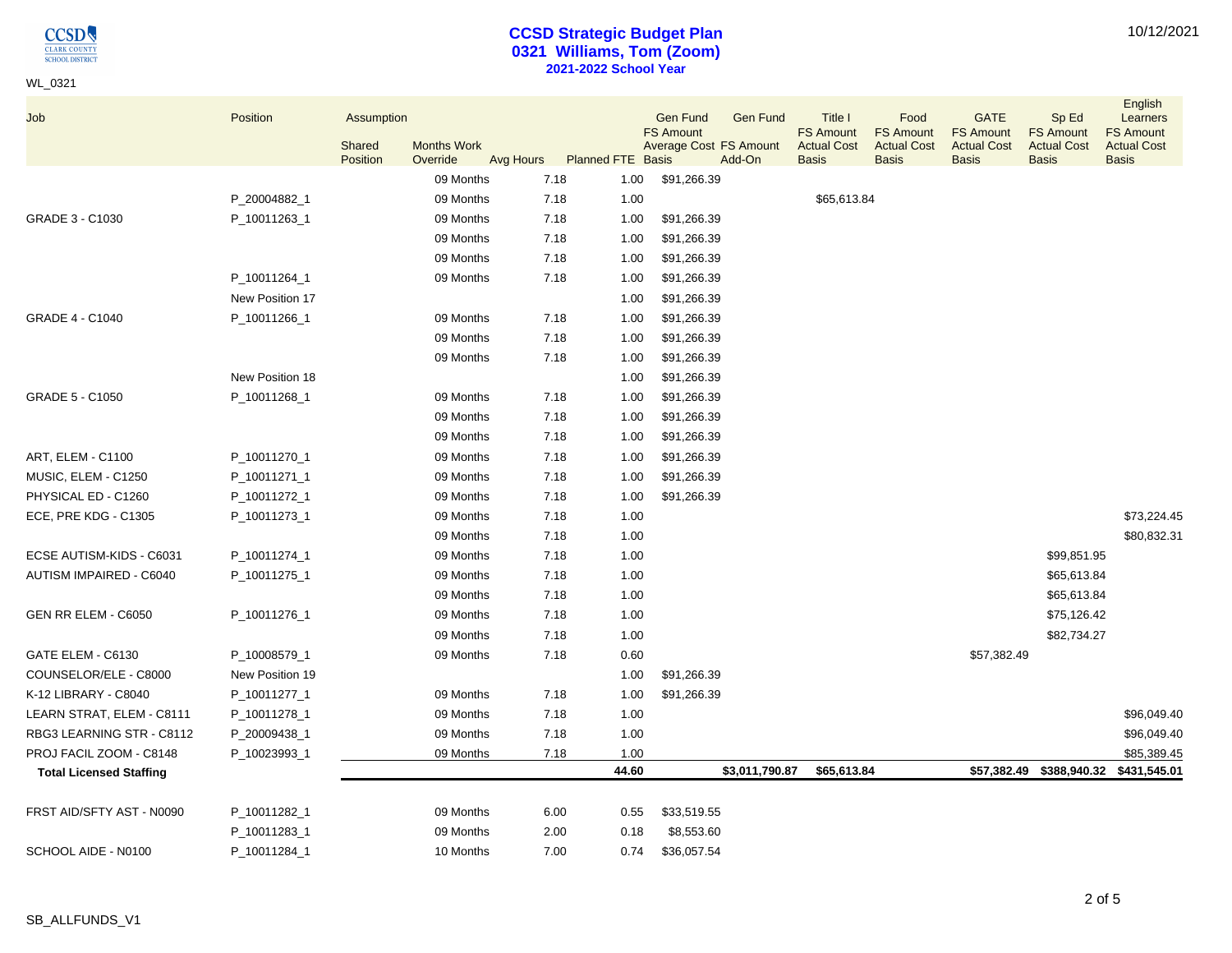$\underset{\frac{\text{CLARK COUNTY}}{\text{C}\text{LARK COUNTY}}}{{\color{red}\text{C}\text{C}}}\nonumber\\$ 

WL\_0321

## **CCSD Strategic Budget Plan 0321 Williams, Tom (Zoom) 2021-2022 School Year**

| 10/12/2021 |
|------------|
|------------|

| Job                       | Position        | Assumption<br>Shared | <b>Months Work</b> |      |                             | <b>Gen Fund</b><br><b>FS Amount</b> | Gen Fund<br>Average Cost FS Amount | Title I<br><b>FS Amount</b><br><b>Actual Cost</b> | Food<br><b>FS Amount</b><br><b>Actual Cost</b> | <b>GATE</b><br><b>FS Amount</b><br><b>Actual Cost</b> | Sp Ed<br><b>FS Amount</b><br><b>Actual Cost</b> | English<br>Learners<br><b>FS Amount</b><br><b>Actual Cost</b> |
|---------------------------|-----------------|----------------------|--------------------|------|-----------------------------|-------------------------------------|------------------------------------|---------------------------------------------------|------------------------------------------------|-------------------------------------------------------|-------------------------------------------------|---------------------------------------------------------------|
|                           |                 | Position             | Override           |      | Avg Hours Planned FTE Basis |                                     | Add-On                             | <b>Basis</b>                                      | <b>Basis</b>                                   | <b>Basis</b>                                          | <b>Basis</b>                                    | <b>Basis</b>                                                  |
|                           | P_10011285_1    |                      | 10 Months          | 1.00 | 0.11                        | \$4,028.40                          |                                    |                                                   |                                                |                                                       |                                                 |                                                               |
| TI LIB AST III SW - N0108 | P_10011286_1    |                      | 09 Months          | 0.32 | 0.03                        |                                     |                                    |                                                   |                                                |                                                       |                                                 | \$1,475.87                                                    |
|                           | P_10011287_1    |                      | 09 Months          | 5.00 | 0.46                        | \$29,576.76                         |                                    |                                                   |                                                |                                                       |                                                 |                                                               |
|                           | P_10011288_1    |                      | 09 Months          | 1.00 | 0.09                        | \$4,343.60                          |                                    |                                                   |                                                |                                                       |                                                 |                                                               |
| ELEM SCHOOL CLERK - N0143 | P_10011289_1    |                      | 11 Months          | 8.00 | 0.91                        | \$57,658.61                         |                                    |                                                   |                                                |                                                       |                                                 |                                                               |
| TI SP PROG TA III - N0158 | P_10011290_1    |                      | 09 Months          | 0.32 | 0.03                        |                                     |                                    |                                                   |                                                |                                                       |                                                 | \$1,338.81                                                    |
|                           | P_10011291_1    |                      | 09 Months          | 7.00 | 0.65                        |                                     |                                    |                                                   |                                                |                                                       | \$37,145.20                                     |                                                               |
|                           |                 |                      | 09 Months          | 7.00 | 0.65                        |                                     |                                    |                                                   |                                                |                                                       | \$35,753.16                                     |                                                               |
|                           | P_20004290_1    |                      | 09 Months          | 0.32 | 0.03                        |                                     |                                    |                                                   |                                                |                                                       |                                                 | \$1,275.17                                                    |
| TI SP PROG TA IV - N0159  | P_10011292_1    |                      | 09 Months          | 0.32 | 0.03                        |                                     |                                    |                                                   |                                                |                                                       |                                                 | \$1,708.39                                                    |
|                           |                 |                      | 09 Months          | 0.32 | 0.03                        |                                     |                                    |                                                   |                                                |                                                       |                                                 | \$1,882.17                                                    |
|                           | P_10011293_1    |                      | 09 Months          | 7.00 | 0.65                        |                                     |                                    |                                                   |                                                |                                                       | \$45,229.76                                     |                                                               |
|                           |                 |                      | 09 Months          | 7.00 | 0.65                        |                                     |                                    |                                                   |                                                |                                                       | \$49,031.11                                     |                                                               |
| TI PE ASST IV - N0184     | P_10011294_1    |                      | 09 Months          | 0.32 | 0.03                        |                                     |                                    |                                                   |                                                |                                                       |                                                 | \$1,708.39                                                    |
|                           | P_10011295_1    |                      | 09 Months          | 6.00 | 0.55                        | \$39,288.22                         |                                    |                                                   |                                                |                                                       |                                                 |                                                               |
| TI TCH/FAM AST IV - N0189 | P_10011296_1    |                      | 09 Months          | 0.32 | 0.03                        |                                     |                                    |                                                   |                                                |                                                       |                                                 | \$1,976.80                                                    |
|                           |                 |                      | 09 Months          | 0.32 | 0.03                        |                                     |                                    |                                                   |                                                |                                                       |                                                 | \$1,976.80                                                    |
|                           | P_10011297_1    |                      | 09 Months          | 7.00 | 0.65                        |                                     |                                    |                                                   |                                                |                                                       |                                                 | \$51,101.33                                                   |
|                           |                 |                      | 09 Months          | 7.00 | 0.65                        |                                     |                                    |                                                   |                                                |                                                       |                                                 | \$51,101.33                                                   |
| TI INS ASST III - N0198   | P_10011298_1    |                      | 09 Months          | 0.32 | 0.03                        |                                     |                                    |                                                   |                                                |                                                       |                                                 | \$1,212.35                                                    |
|                           |                 |                      | 09 Months          | 0.32 | 0.03                        |                                     |                                    |                                                   |                                                |                                                       |                                                 | \$1,549.30                                                    |
|                           | P_10011299_1    |                      | 09 Months          | 6.00 | 0.55                        |                                     |                                    |                                                   |                                                |                                                       | \$30,590.36                                     |                                                               |
|                           |                 |                      | 09 Months          | 6.00 | 0.55                        |                                     |                                    |                                                   |                                                |                                                       | \$36,908.09                                     |                                                               |
| SCH OFFICE MANAGE - N0310 | P_10011300_1    |                      | 11 Months          | 8.00 | 0.91                        | \$70,998.01                         |                                    |                                                   |                                                |                                                       |                                                 |                                                               |
| TI LIT/LNG IN SPC - N1223 | New Position 20 |                      | 09 Months          | 7.00 | 0.65                        |                                     |                                    |                                                   |                                                |                                                       |                                                 | \$38,192.39                                                   |
|                           | New Position 21 |                      | 09 Months          | 0.32 | 0.03                        |                                     |                                    |                                                   |                                                |                                                       |                                                 | \$1,386.68                                                    |
|                           | New Position 25 |                      | 09 Months          | 7.00 | 0.65                        |                                     |                                    |                                                   |                                                |                                                       |                                                 | \$38,192.39                                                   |
|                           | New Position 26 |                      | 09 Months          | 0.32 | 0.03                        |                                     |                                    |                                                   |                                                |                                                       |                                                 | \$1,386.68                                                    |
| COMPUTER TECH I - N1555   | P_10011303_1    |                      | 10 Months          | 8.00 | 0.85                        | \$63,916.57                         |                                    |                                                   |                                                |                                                       |                                                 |                                                               |
| FS WKR FLOATER - N5010    | P_20006459_1    |                      | 09 Months          | 4.10 | 0.38                        |                                     |                                    |                                                   | \$21,311.85                                    |                                                       |                                                 |                                                               |
|                           |                 |                      | 09 Months          | 4.10 | 0.38                        |                                     |                                    |                                                   | \$21,311.85                                    |                                                       |                                                 |                                                               |
| SR FOOD SRVC WRKR - N5030 | P_10023598_1    |                      | 09 Months          | 5.50 | 0.51                        |                                     | \$5,311.09                         |                                                   | \$38,666.00                                    |                                                       |                                                 |                                                               |
| CUSTODIAN - N8040         | P_10011304_1    |                      | 12 Months          | 8.00 | 1.00                        | \$52,915.94                         |                                    |                                                   |                                                |                                                       |                                                 |                                                               |
|                           |                 |                      | 12 Months          | 8.00 | 1.00                        | \$52,915.94                         |                                    |                                                   |                                                |                                                       |                                                 |                                                               |
|                           | P_10011305_1    |                      | 12 Months          | 6.00 | 0.75                        | \$41,651.64                         |                                    |                                                   |                                                |                                                       |                                                 |                                                               |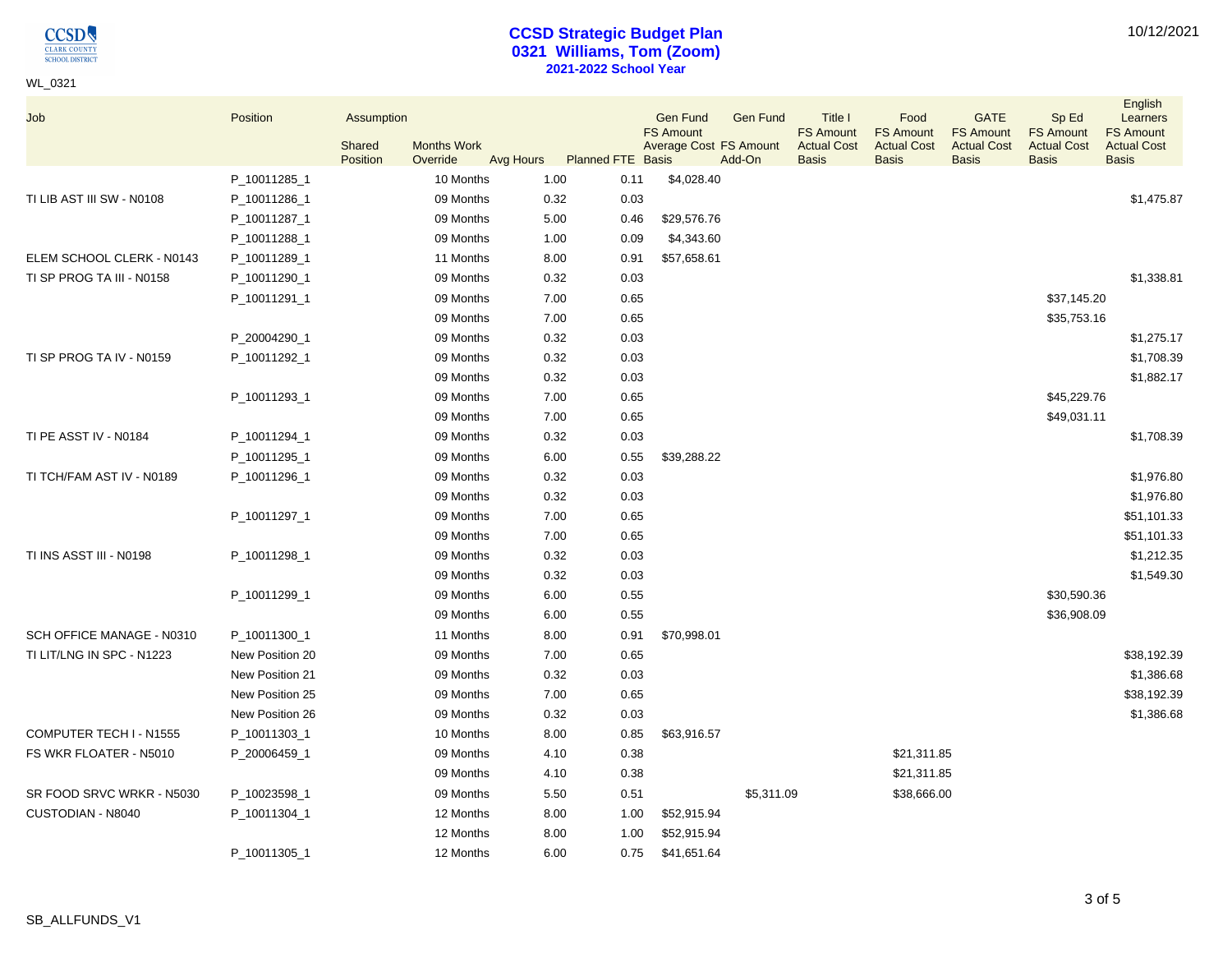

WL\_0321

## **CCSD Strategic Budget Plan 0321 Williams, Tom (Zoom) 2021-2022 School Year**

| <b>Job</b>                    | <b>Position</b> | Assumption<br>Shared<br><b>Position</b> | <b>Months Work</b><br>Override | Avg Hours | <b>Planned FTE Basis</b> | Gen Fund<br><b>FS Amount</b> | Gen Fund<br>Average Cost FS Amount<br>Add-On | Title i<br><b>FS Amount</b><br><b>Actual Cost</b><br><b>Basis</b> | Food<br><b>FS Amount</b><br><b>Actual Cost</b><br><b>Basis</b> | <b>GATE</b><br><b>FS Amount</b><br><b>Actual Cost</b><br><b>Basis</b> | Sp Ed<br><b>FS Amount</b><br><b>Actual Cost</b><br><b>Basis</b> | English<br>Learners<br><b>FS Amount</b><br><b>Actual Cost</b><br><b>Basis</b> |
|-------------------------------|-----------------|-----------------------------------------|--------------------------------|-----------|--------------------------|------------------------------|----------------------------------------------|-------------------------------------------------------------------|----------------------------------------------------------------|-----------------------------------------------------------------------|-----------------------------------------------------------------|-------------------------------------------------------------------------------|
| <b>HD CUST I - N8110</b>      | P 10011307 1    |                                         | 12 Months                      |           | 8.00                     | \$66,045.48<br>1.00          |                                              |                                                                   |                                                                |                                                                       |                                                                 |                                                                               |
| PARAPRO TUTOR IV - N9975      | New Position 28 |                                         | 09 Months                      |           | 3.75                     | 0.35                         |                                              |                                                                   |                                                                |                                                                       |                                                                 | \$19,695.12                                                                   |
|                               | New Position 29 |                                         | 09 Months                      |           | 3.75                     | 0.35                         |                                              |                                                                   |                                                                |                                                                       |                                                                 | \$19,695.12                                                                   |
| PARA PRO - CTT - N9909        | No Position     |                                         | 12 Months                      |           | 7.47                     | 1.00                         |                                              |                                                                   |                                                                |                                                                       |                                                                 | \$39,916.50                                                                   |
| <b>Total Support Staffing</b> |                 |                                         |                                |           |                          | \$561,469.86<br>18.72        | \$5,311.09                                   |                                                                   | \$81,289.70                                                    |                                                                       |                                                                 | \$234,657.68 \$276,771.59                                                     |

#### WL\_0321

| Job                           | Position     | Days of Add-<br>On Hours | <b>Add-On Hours Extra Hours</b> | Days of Extra<br><b>Hours</b> | Add-On Note | <b>Extra Note</b> | <b>FS Amount</b><br>Add-On<br><b>GEN FUND</b> |
|-------------------------------|--------------|--------------------------|---------------------------------|-------------------------------|-------------|-------------------|-----------------------------------------------|
| <b>Add-On and Extra</b>       |              |                          |                                 |                               |             |                   |                                               |
| SR FOOD SRVC WRKR - N5030     | P 10023598 1 | 183                      |                                 |                               |             |                   | 5,311                                         |
| <b>Total Add-On and Extra</b> |              | 183                      |                                 |                               |             |                   | 5,311                                         |

## WL\_0321

| <b>Account Description</b>               | <b>Budget</b>   | <b>Budget</b> | <b>Budget</b>             | (% )    |
|------------------------------------------|-----------------|---------------|---------------------------|---------|
|                                          | <b>Gen Fund</b> | Title I       | <b>English Learners</b>   |         |
| <b>Supplies and Other Services</b>       |                 |               |                           |         |
| 5116540000 Extra Duty Licensed           |                 |               | \$160,554.40              | 13.49%  |
| 5116810000 Preparation Periods           |                 |               | \$13,100.00               | 1.10%   |
| 5118259000 Extra Duty Administrator      |                 |               | \$11,000.00               | 0.92%   |
| 5610000000 General Supplies              | \$648.765.55    | \$209,531.16  | \$147,588.00              | 84.49%  |
| <b>Total Supplies and Other Services</b> | \$648.765.55    |               | \$209,531.16 \$332,242.40 | 100.00% |
| WL 0321 FY22                             |                 |               |                           |         |
| <b>Item Description</b>                  | Gen Fund        |               |                           |         |
| <b>SLA Breakdown</b>                     |                 |               |                           |         |